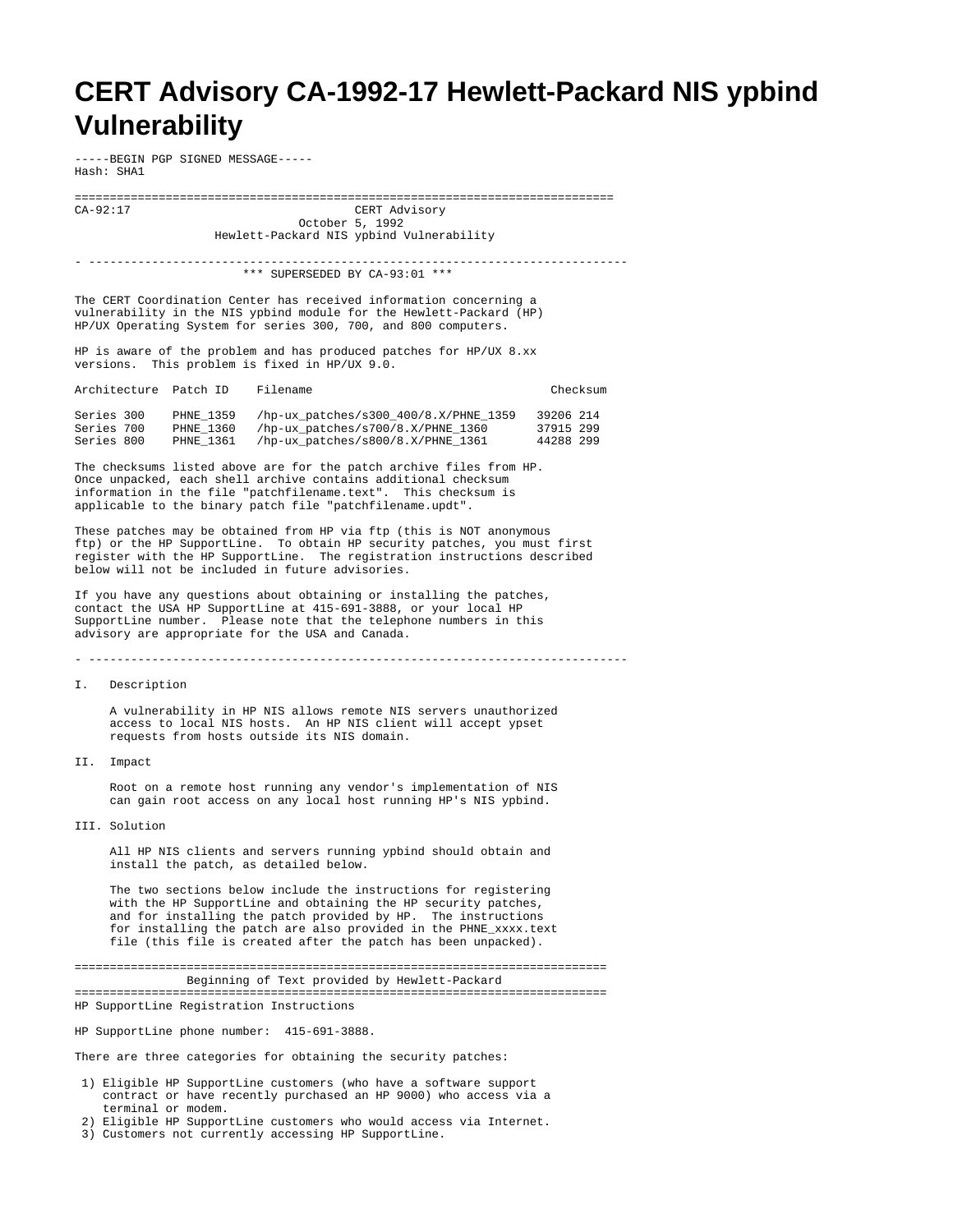For category 1: - ---------------

Step 1: Dial 415-691-3680.

Step 2: When your communications program indicates that you are connected, press "return". The system prompt, ":" or "login:", should appear.

Step 3: If your system prompt is ":", log on to the HP SupportLine account by typing "HELLO USER.HPSL", followed by "return". If your system prompt is "login:", log on by typing "login: hpsl", followed by "return".

Step 4: When prompted, type your system handle and password, each followed by "return". Both your system handle and password are provided in the cover letter you received with your "Getting Started  $K + "$ 

Step 5: Press "return" until the HP SupportLine Top Menu screen is displayed. If your terminal does not support block mode, you should enable HPSL's line editor by typing "SET EDITOR LINE" at the command prompt and entering "return".

For category 2: - ---------------

Step 1: HP 9000, HP Apollo, and HP 64000 system users who have been authorized by the National Science Foundation (NSF) to use Internet may access HP SupportLine over the Internet. Connect to HP SupportLine using the address provided in your "Getting Started Kit". An example U.S. login is

 telnet 192.6.148.19 or

## telnet support.mayfield.hp.com

Step 2: Once you access HP SupportLine, type "hpsl" at the "login:" prompt.

Step 3: When prompted, enter your system handle and password, each followed by "return". Both your system handle and password are provided in the cover letter you received with your "Getting Started  $K + "$ 

Step 4: Press "return" until the HP SupportLine Top Menu is displayed.

Step 5: At the Top Menu, choose "3 Patch support information" by typing "3" at the "Select an item or enter a command (? for help)  $:\overline{S}$ prompt. This will put you in the Patch Support Information Menu.

Step 6: At the Patch Support Information Menu, choose "3 Retrieve patch file transfer login" to get your patch file transfer login by typing "3" at the "Select an item or enter a command (? for help) :" prompt. This will put you at a screen to choose the method for patch file transfers. The choices are ftp, kermit, and uucp. To choose ftp, type "1" at the "Enter selection :" prompt. The next screen will display your patch file transfer method and your patch file transfer login. You will use the \*SAME\* patch file login when you ftp patch file(s).

Step 7: When you exit the HP SupportLine, by typing "E" at the "Select an item or enter a command (? for help) :" prompt, the connection is closed.

Step 8: FTP to

 192.6.148.19 or support.mayfield.hp.com

Step 9: At the "Name (support.mayfield.hp.com:username):" prompt, type your patch file transfer login.

Step 10: At the "Password:" prompt, type your password assigned to you by Hewlett-Packard when you registered.

Step 11: At the "ftp>" prompt, set the transfer mode to binary by typing "bin". You should get a message "Type set to I".

Step 12: At the "ftp>" prompt, cd to "hp-ux\_patches". Then cd to the directory named for your type of architecture (s300\_400, s700, or s800). Then cd to "8.X".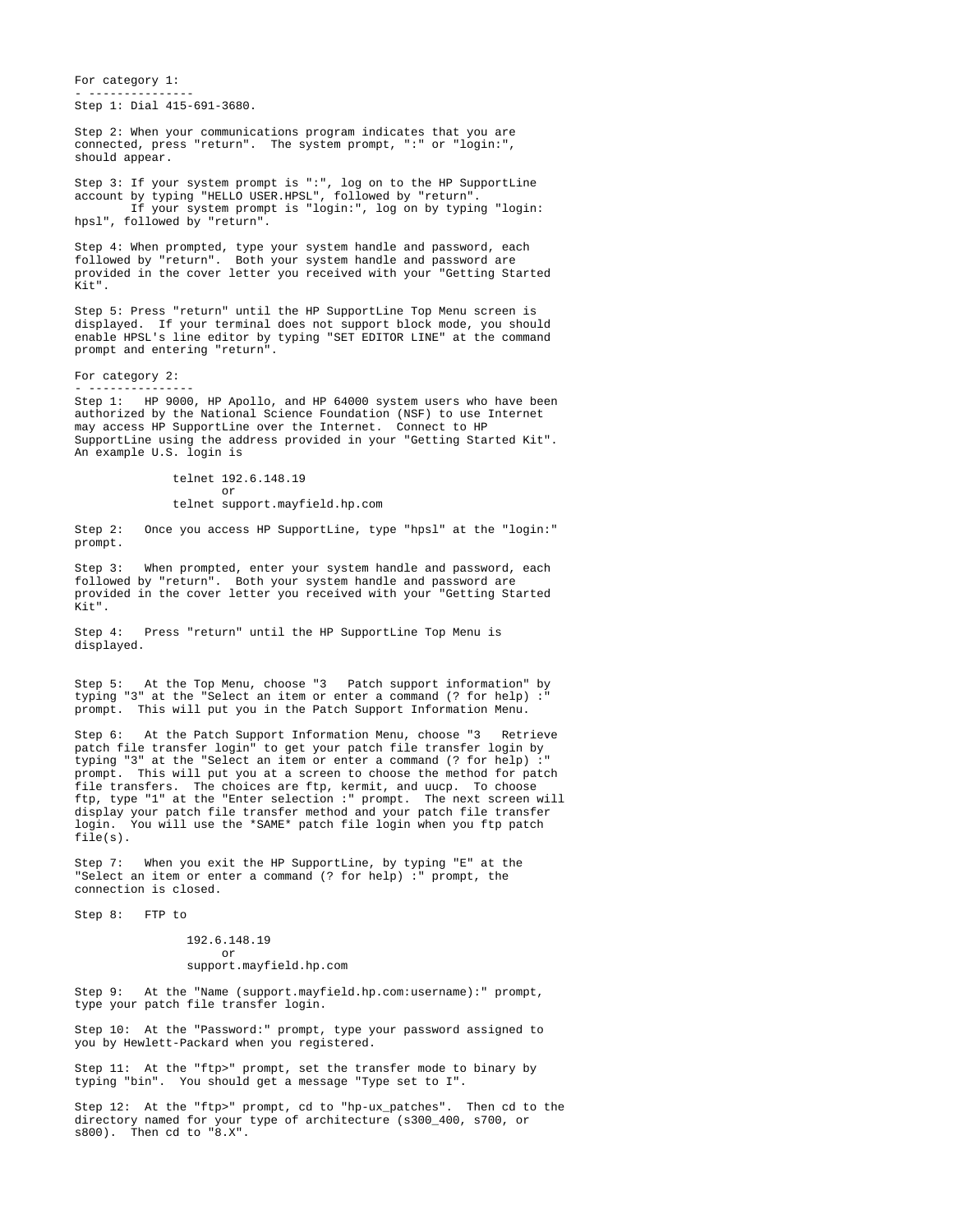Step 13: At the "ftp>" prompt, type "get PHNE\_xxxx" (where xxxx is 1359, 1360, or 1361 - depending on the architecture of your host(s)). For category 3: - --------------- Step 1: Dial 415-691-3680. Step 2: Type "hpslreg" at the "login:" prompt to begin the registration process. Step 3: Follow the instructional prompts. Step 4: Once you have received your HP SupportLine system handle and password, follow the directions in category 1) or 2), depending on your preferred access method. =========================================================================== Patch Installation Instructions Item Subject: PHNE\_1359.text Patch Name: PHNE 1359 Patch Description: ypbind that only accepts ypset from local host This patch provides a special version of ypbind that only accepts ypset requests from the local host. This prevents a superuser on a remote system from issuing a ypset -h command to the local system to create a rogue ypserver. Path Name: /hp-ux patches/s300\_400/8.X/PHNE\_1359 Effective Date: 920810 Patch Files: ypbind SR#: 1650-172619 "what" string/timestamp: ypbind ypbind: \$Revision: 1.2 \$ \$Date: 91/12/12 18:10:30  $\ddot{s}$ "sum" output: 46857 200 ypbind Dependencies: None. Supersedes: None. Patch Package Size: 134 Kbytes Installation Instructions: Please review all instructions and the Hewlett-Packard SupportLine User Guide or your Hewlett-Packard support terms and conditions for precautions, scope of license, restrictions, and, limitation of liability and warranties, before installing this patch. Note: Please back up your system before you patch. - --------------------------------------------------------------------------- After getting the patch onto your machine, unshar the patch (sh PHNE\_1359). To install this patch do the following: 1) Run the update program (Note: you must be logged in as root to update a system). 2) Once in the update "Main Menu" move the highlighted line to "Change Source or Destination ->" and press "Return" or "Select Item". 3) Make sure the highlighted item in the "Change Source or Destination" window is "From Tape Device to Local System ...", then press "Return" or "Select Item". 4) You should now be in the "From Tape Device to Local System" window. Change the "Source: /dev/rmt/0m" to "Source: /tmp/PHNE\_1359.updt" (this assumes that you are in the /tmp directory where PHNE\_1359.updt has been placed). Note: You must enter the complete path name. 5) Press "Done". 6) From here on follow the standard directions for update.

The customized script that update runs will move the original software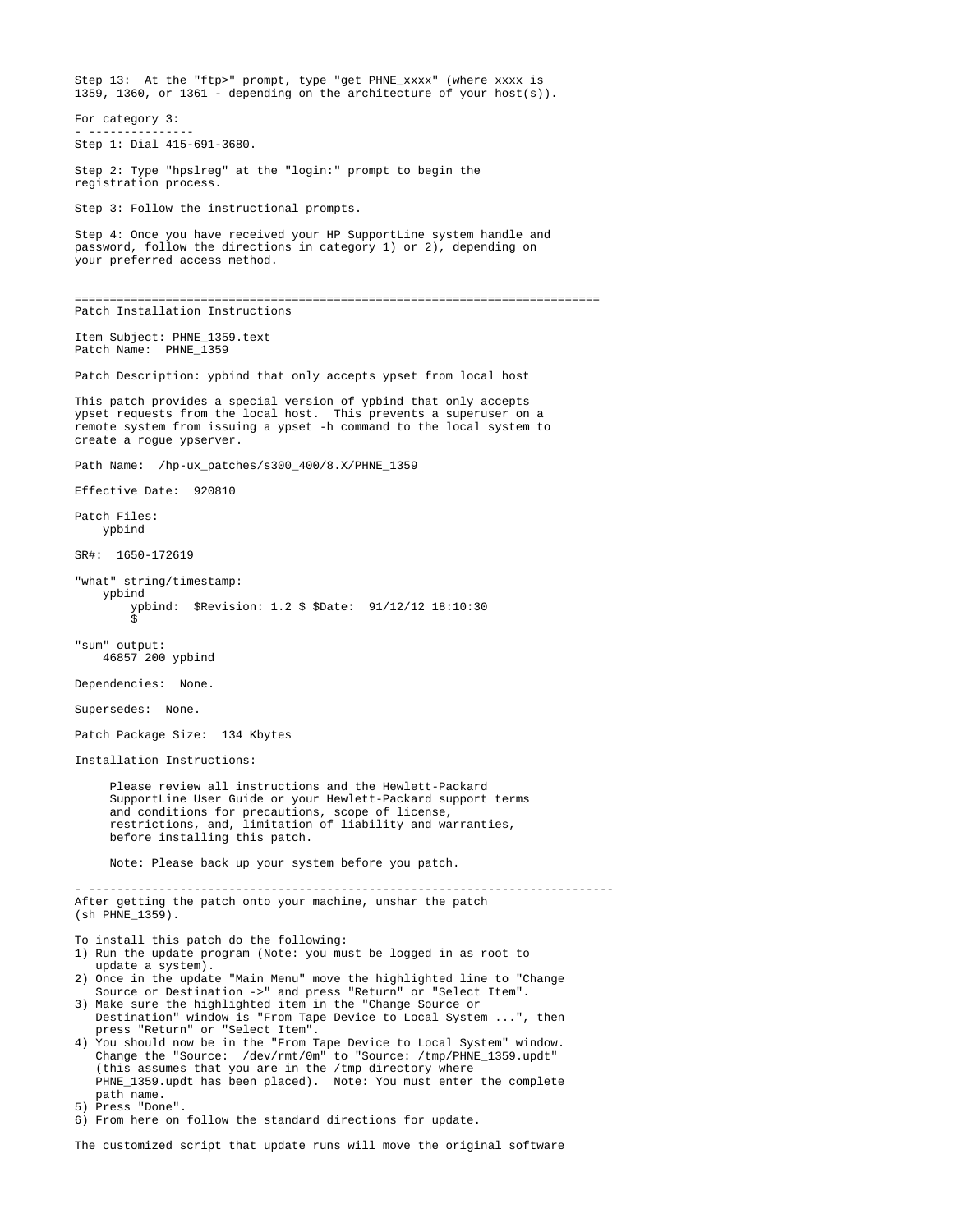to /system/PHNE\_1359/orig. HP recommends keeping this software there in order to recover from any potential problems. It is also recommended that you move the PHNE\_1359.text file to /system/PHNE\_1359 to be retained for future reference. If you wish to put this patch on a magnetic tape and update from the tape drive, dd a copy of the patch to the tape drive. As an example the following will create a copy of the patch that update can read: dd if=PHNE\_1359.updt of=/dev/rmt/0m bs=2048 ....................................................................... Item Subject: PHNE\_1360.text Patch Name: PHNE 1360 Patch Description: ypbind that only accepts ypset from local host This patch provides a special version of ypbind that only accepts ypset requests from the local host. This prevents a superuser on a remote system from issuing a ypset -h command to the local system to create a rogue ypserver. Path Name: /hp-ux\_patches/s700/8.X/PHNE\_1360 Effective Date: 920810 Patch Files: ypbind SR#: 1650-172619 "what" string/timestamp: ypbind ypbind: \$Revision: 1.2 \$ \$Date: 91/12/12 18:10:30  $\ddot{s}$ "sum" output: 48068 256 ypbind Dependencies: None. Supersedes: None. Patch Package Size: 164 Kbytes Installation Instructions: Please review all instructions and the Hewlett-Packard SupportLine User Guide or your Hewlett-Packard support terms and conditions for precautions, scope of license, restrictions, and, limitation of liability and warranties, before installing this patch. Note: Please back up your system before you patch. - --------------------------------------------------------------------------- After getting the patch onto your machine, unshar the patch (sh PHNE\_1360). To install this patch do the following: 1) Run the update program (Note: you must be logged in as root to update a system). 2) Once in the update "Main Menu" move the highlighted line to "Change Source or Destination ->" and press "Return" or "Select Item". 3) Make sure the highlighted item in the "Change Source or Destination" window is "From Tape Device to Local System ...", then press "Return" or "Select Item". 4) You should now be in the "From Tape Device to Local System" window. Change the "Source: /dev/rmt/0m" to "Source: /tmp/PHNE\_1360.updt" (this assumes that you are in the /tmp directory where PHNE\_1360.updt has been placed). Note: You must enter the complete path name. 5) Press "Done". 6) From here on follow the standard directions for update. The customized script that update runs will move the original software to /system/PHNE\_1360/orig. HP recommends keeping this software there in order to recover from any potential problems. It is also recommended that you move the PHNE\_1360.text file to /system/PHNE\_1360 to be retained for future reference.

If you wish to put this patch on a magnetic tape and update from the tape drive, dd a copy of the patch to the tape drive. As an example the following will create a copy of the patch that update can read: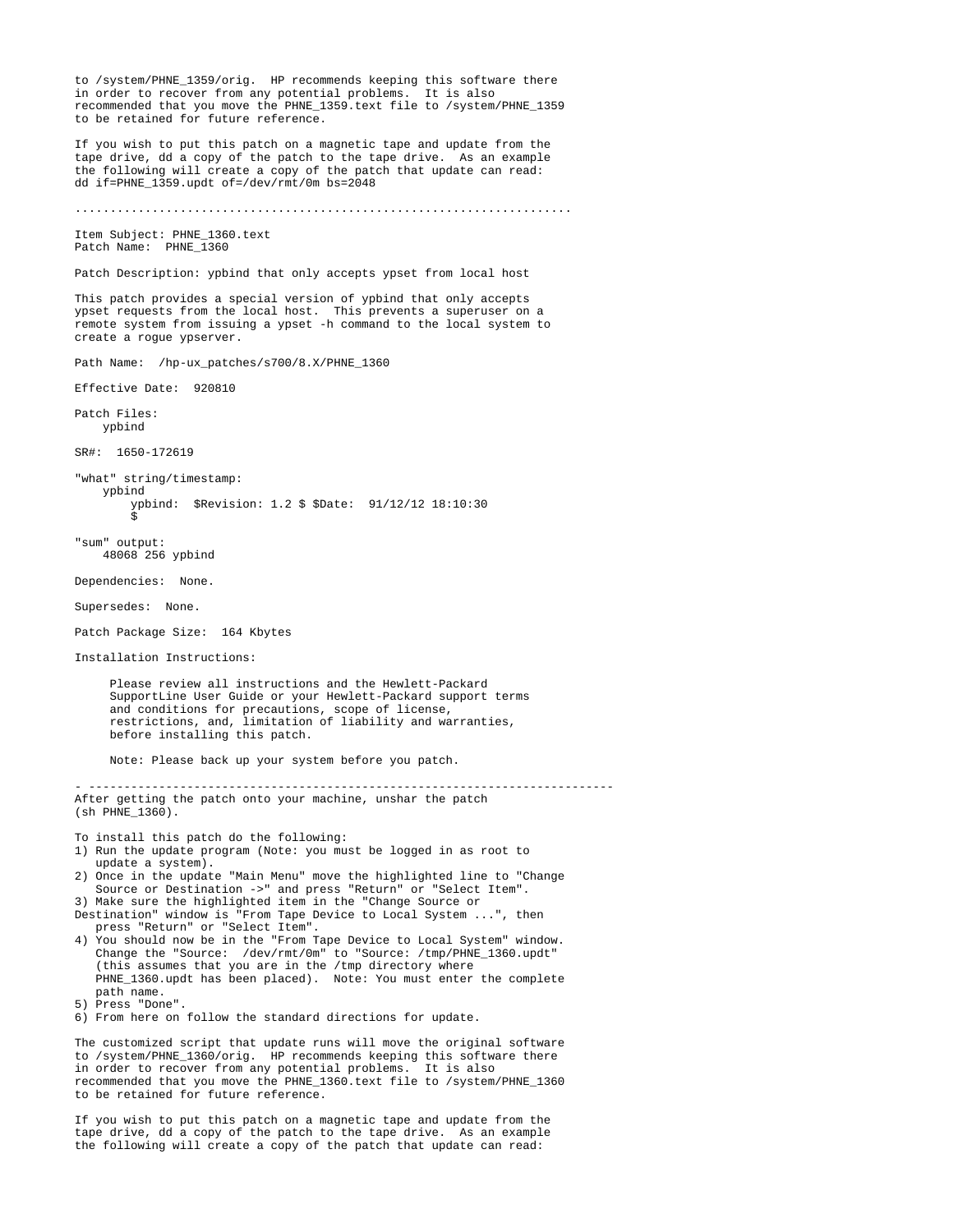....................................................................... Item Subject: PHNE\_1361.text Patch Name: PHNE 1361 Patch Description: ypbind that only accepts ypset from local host This patch provides a special version of ypbind that only accepts ypset requests from the local host. This prevents a superuser on a remote system from issuing a ypset -h command to the local system to create a rogue ypserver. Path Name: /hp-ux\_patches/s800/8.X/PHNE\_1361 Effective Date: 920810 Patch Files: ypbind SR#: 1650-172619 "what" string/timestamp: ypbind ypbind: \$Revision: 1.2 \$ \$Date: 91/12/12 18:10:30  $\ddot{s}$ "sum" output: 48068 256 ypbind Dependencies: None. Supersedes: None. Patch Package Size: 164 Kbytes Installation Instructions: Please review all instructions and the Hewlett-Packard SupportLine User Guide or your Hewlett-Packard support terms and conditions for precautions, scope of license, restrictions, and, limitation of liability and warranties, before installing this patch. Note: Please back up your system before you patch. - --------------------------------------------------------------------------- After getting the patch onto your machine, unshar the patch (sh PHNE\_1361). To install this patch do the following: 1) Run the update program (Note: you must be logged in as root to update a system). 2) Once in the update "Main Menu" move the highlighted line to "Change Source or Destination ->" and press "Return" or "Select Item". 3) Make sure the highlighted item in the "Change Source or Destination" window is "From Tape Device to Local System ...", then press "Return" or "Select Item". 4) You should now be in the "From Tape Device to Local System" window. Change the "Source: /dev/rmt/0m" to "Source: /tmp/PHNE\_1361.updt" (this assumes that you are in the /tmp directory where PHNE\_1361.updt has been placed). Note: You must enter the complete path name. 5) Press "Done". 6) From here on follow the standard directions for update. The customized script that update runs will move the original software to /system/PHNE\_1361/orig. HP recommends keeping this software there in order to recover from any potential problems. It is also recommended that you move the PHNE\_1361.text file to /system/PHNE\_1361 to be retained for future reference. If you wish to put this patch on a magnetic tape and update from the tape drive, dd a copy of the patch to the tape drive. As an example the following will create a copy of the patch that update can read: dd if=PHNE\_1361.updt of=/dev/rmt/0m bs=2048 ============================================================================ End of Text provided by Hewlett-Packard ============================================================================

dd if=PHNE\_1360.updt of=/dev/rmt/0m bs=2048

- ----------------------------------------------------------------------------- The CERT Coordination Center wishes to thank Brian Kelley of Ford